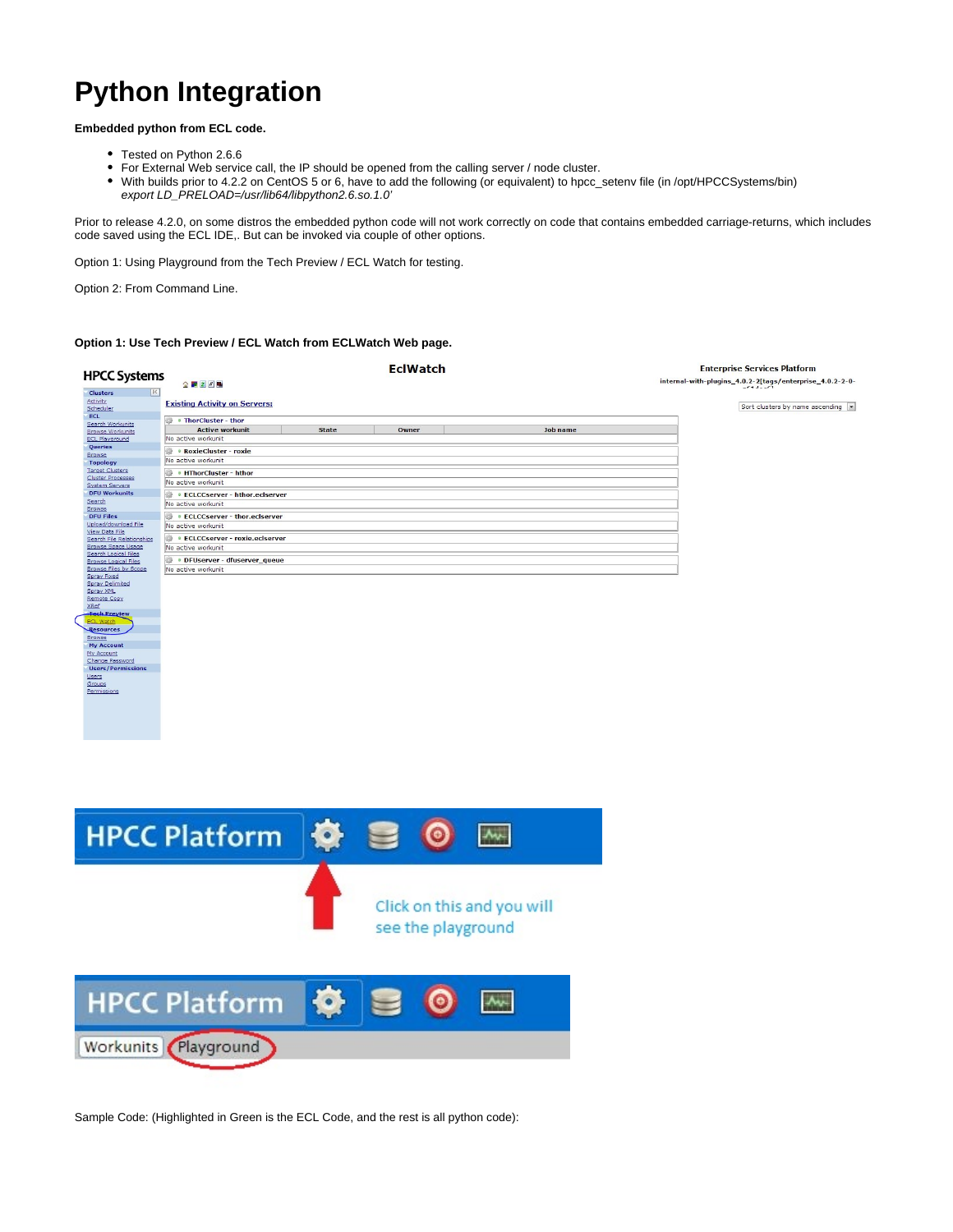```
import python;
set of string splitwords(string s) := embed(Python)
    return s.split()
endembed;
Str := 'a word a day keeps the grammarian away';
splitwords(str);
```
#### Select the target to <thor> and click on Submit.

| HPCC Platform $\bullet$ 3 0 M                                                                                                                                                                                | $\boxed{Q}$<br>Wuid, User, More |
|--------------------------------------------------------------------------------------------------------------------------------------------------------------------------------------------------------------|---------------------------------|
| Workunits Playground                                                                                                                                                                                         |                                 |
| <b>ECL Playground</b>                                                                                                                                                                                        | Sample: Sin                     |
| 1 import python;<br>3 set of string splitwords (string s) := embed (Python)<br>return s.split()<br>5<br>6<br>7 endembed;<br>9 Str := 'a word a day keeps the grammarian away';<br>10<br>11 splitwords (str); | $\Rightarrow$                   |

Results: [Result 1] [a,word,a,day,keeps,the,grammarian,away]

## **Option 2 from command line:**

Save the ECL code in C:\temp\simple\_python\_embed.ecl

Compile using eclcc: eclcc -E -o C:\temp\simple\_python\_embed.eclxml C:\temp\simple\_python\_embed.ecl

Submit workunit using eclplus: eclplus query owner=<Owner> server=<Server> cluster=<Cluster> password=<Password> @C:\temp\simple\_python\_embed.eclxml timeout=36000

Results:

#### Workunit <WU> submitted

[Result 1]

Result\_1

[a,word,a,day,keeps,the,grammarian,away]

## **Calling a Webservice SOAP Call from embedded ecl**

Code: (Highlighted in Green is the ECL Code, and the rest is all python code)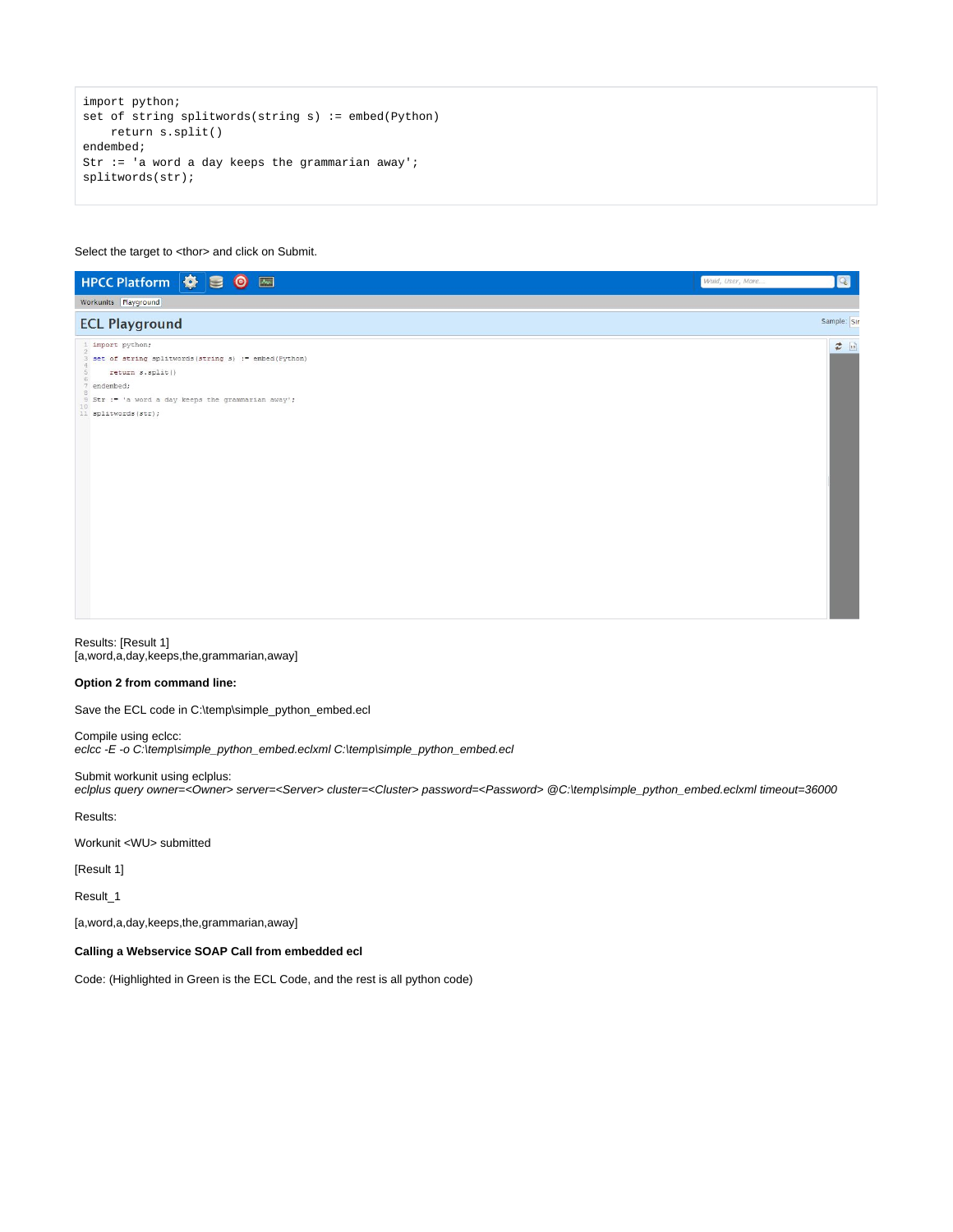```
import python;
set of string getSOAPResponse():= embed(python)
import sys, httplib
SoapMessage = """<?xml version="1.0" encoding="UTF-8"?>
<soapenv:Envelope xmlns:act="" xmlns:data="" xmlns:soapenv="">
<!--soapenv:Header/-->
<soapenv:Header>
<wsse:Security soapenv:mustUnderstand="1" xmlns:wsse="" xmlns:wsu="">
<wsse:UsernameToken wsu:Id=" ">
<wsse:Username></wsse:Username>
<wsse:Password Type=""></wsse:Password>
<wsse:Nonce EncodingType=""></wsse:Nonce>
<wsu:Created></wsu:Created>
</wsse:UsernameToken>
</wsse:Security>
</soapenv:Header>
<soapenv:Body>
<SOAP REQUEST XML>
</soapenv:Body>
</soapenv:Envelope>
"""
print SoapMessage
#construct and send the header
webservice = httplib.HTTPS("")
webservice.putrequest("POST", "")
webservice.putheader("Host", "")
webservice.putheader("User-Agent", "Python post")
webservice.putheader("Content-type", "text/xml; charset=\"UTF-8\"")
webservice.putheader("Content-length", "%d" % len(SoapMessage))
webservice.putheader("SOAPAction", "")
webservice.endheaders()
webservice.send(SoapMessage)
# get the response
statuscode, statusmessage, header = webservice.getreply()
print "Response: ", statuscode, statusmessage
print "headers: ", header
res = webservice.getfile().read()
L = [1]L.append(res)
return L
endembed;
getSOAPResponse();
```
**The result in this SOAP Webservice call is an XML and code snippet below uses standard ECL Library to parse the XML.**

The XML is parsed using standard ECL Library code.